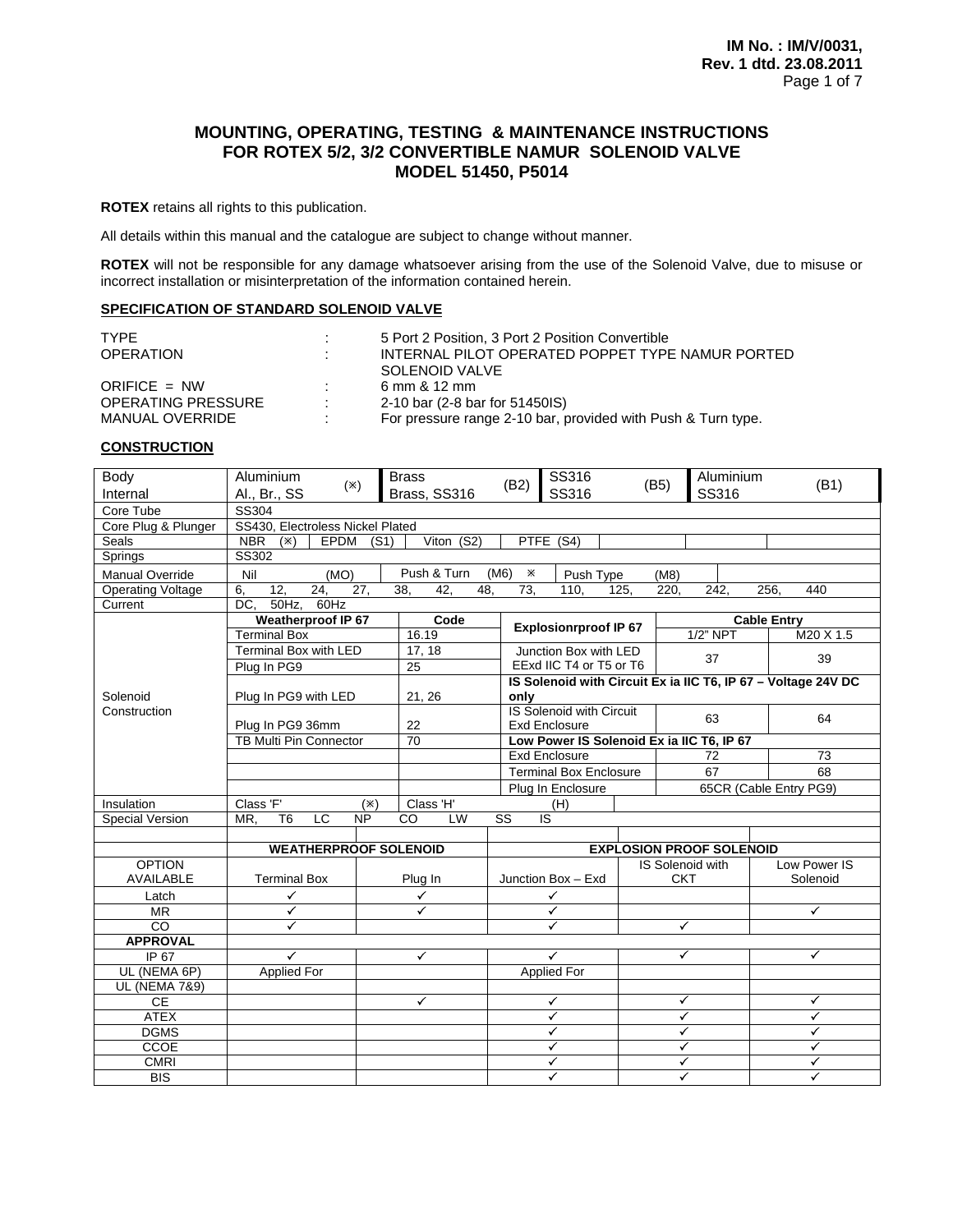#### **IDENTIFICATION ON THE SOLENOID VALVE**

## **a) VALVE LABEL**

Label on the **ROTEX** Solenoid Valve shows the following details :



(1) Logo + Manufacturer's Name & address

| (2) | Valve Type / Code    |     |                                       |  |  |  |  |
|-----|----------------------|-----|---------------------------------------|--|--|--|--|
|     | 51450                |     | $=$ Valve Model                       |  |  |  |  |
|     | Suffix               |     | Nil                                   |  |  |  |  |
|     | 6                    |     | Orifice                               |  |  |  |  |
|     | 2G/3G                |     | 1/4" / 3/8" Port Connection<br>(BSP)  |  |  |  |  |
|     | В5                   |     | Body Material (SS316)                 |  |  |  |  |
|     | S2                   |     | = Seal Material (Viton)               |  |  |  |  |
|     |                      | $=$ | Manual Override (Push & Turn)         |  |  |  |  |
|     | 110V                 | $=$ | Solenoid Voltage                      |  |  |  |  |
|     | 50Hz                 |     | $=$ Current (AC)                      |  |  |  |  |
|     | 22                   |     | <b>Solenoid Construction</b>          |  |  |  |  |
|     |                      |     | $=$ (Enclosure : Plug In)             |  |  |  |  |
|     | н                    |     | $=$ Solenoid Class 'H' Insulation     |  |  |  |  |
|     | $Sp. Version = Nil$  |     |                                       |  |  |  |  |
| (3) |                      |     | Manufacturer's Work Order reference / |  |  |  |  |
|     | Sr. No. of the Valve |     |                                       |  |  |  |  |

- 
- (4) Operating Pressure<br>(5) Manufacturing Mont Manufacturing Month & Year
- (6) Valve Symbol
- (7) Media
- (8) ATEX Ex mark for Valve (Non Electrical Part)
- (9) "CE" mark for ATEX and/or PED compliance.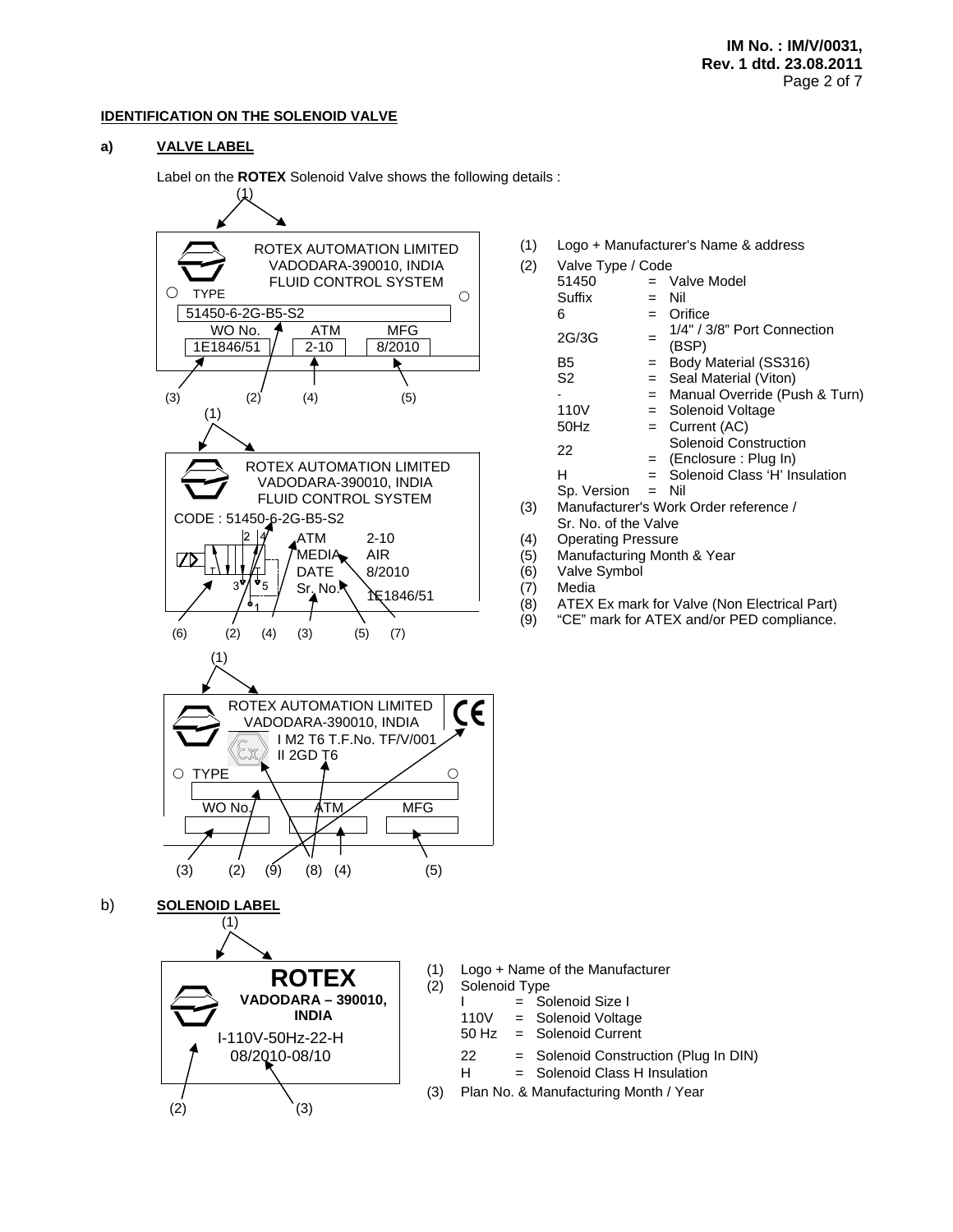## **c) PORT IDENTIFICATION**

- A solenoid Valve with NPT (F) threading is normally marked **"N"** near the port and with Metric threads are marked **"M"**. For ports with BSP threads, there is no marking.
- d) Voltage, current & other details are additionally marked/punched on the solenoid.

## **A** NOTE : The product without label is out of warranty and risk.

#### **CONNECTION**

| <b>VALVE TYPE</b> | Inlet | Outlet       | Outlet       | <b>Exhaust</b> | <b>Exhaust</b> | <b>Pilot Vent</b> | <b>External</b><br><b>Pilot Inlet</b> |
|-------------------|-------|--------------|--------------|----------------|----------------|-------------------|---------------------------------------|
| 51450, P5014      |       | <b>NAMUR</b> | <b>NAMUR</b> | 4              |                |                   |                                       |

# **A) OPERATING PRINCIPLE**

When the solenoids is de-energised and pressure applied at the inlet port, a part of media from the inlet is drawn through the pilot passage which is blocked under Plunger (Part-30) and Port-1 is connection to Port-4..

On energisation of the solenoid, Plunger (Part-30) moves up thereby blocking pilot vent orifice. The air from pilot passage acts on the piston assembly thus, pushing the poppet assembly down and connecting to Port-1 to Port-2 and Port-4 to Port-5 and blocking Port-3.

On de-energising the solenoid, the pilot air is vented through pilot vent thereby the spring and media air pressure pushing the poppet assembly up.



| 02              | BUSH 'O' RING              | 21     | 170     |
|-----------------|----------------------------|--------|---------|
| OZ              | <b>BUSH</b>                | 20     | 149     |
| 01              | <b>MUFFLER</b>             | 19     | 112     |
| 02              | SLEEVE 'O' RING            | 18     | 99      |
| 02 <sub>2</sub> | <b>SLEEVE</b>              | 17     | 98      |
| 02              | VENTIL SHAFT 'O' RING      | 16     | 50      |
| 01              | DOME NUT.                  | 15     | 37      |
| 01              | COIL ASSLY.                | 14     | 34      |
| 01              | GUIDE ASSLY.               | 13     | 33      |
| 02              | CUIDE 'O' RING             | 12     | 32      |
| 01              | PLUNGER ASSLY.             | 11     | 30      |
| 02              | BODY 'O'RING               | 10     | 20      |
| 02              | SEAT 'O' RING              | 09     | 19      |
| 02              | PISTON 'O' RING            | 08     | 18      |
| 01              | DUSE                       | 07     | 09      |
| 01              | MA.                        | O6     | 08      |
| 01              | VENTILSCHAFT (VALVE SHAFT) | 05     | 05      |
| 02              | <b>PISTON</b>              | 04     | 04      |
| 01              | <b>BODEN</b>               | 03     | 03      |
| 01              | DECKEL (COVER)             | 02     | 02      |
| 01              | GEHAUSE (BODY)             | O1     | 01      |
| QTY.            | <b>DESCRIPTION</b>         | SR.No. | POS.No. |

51450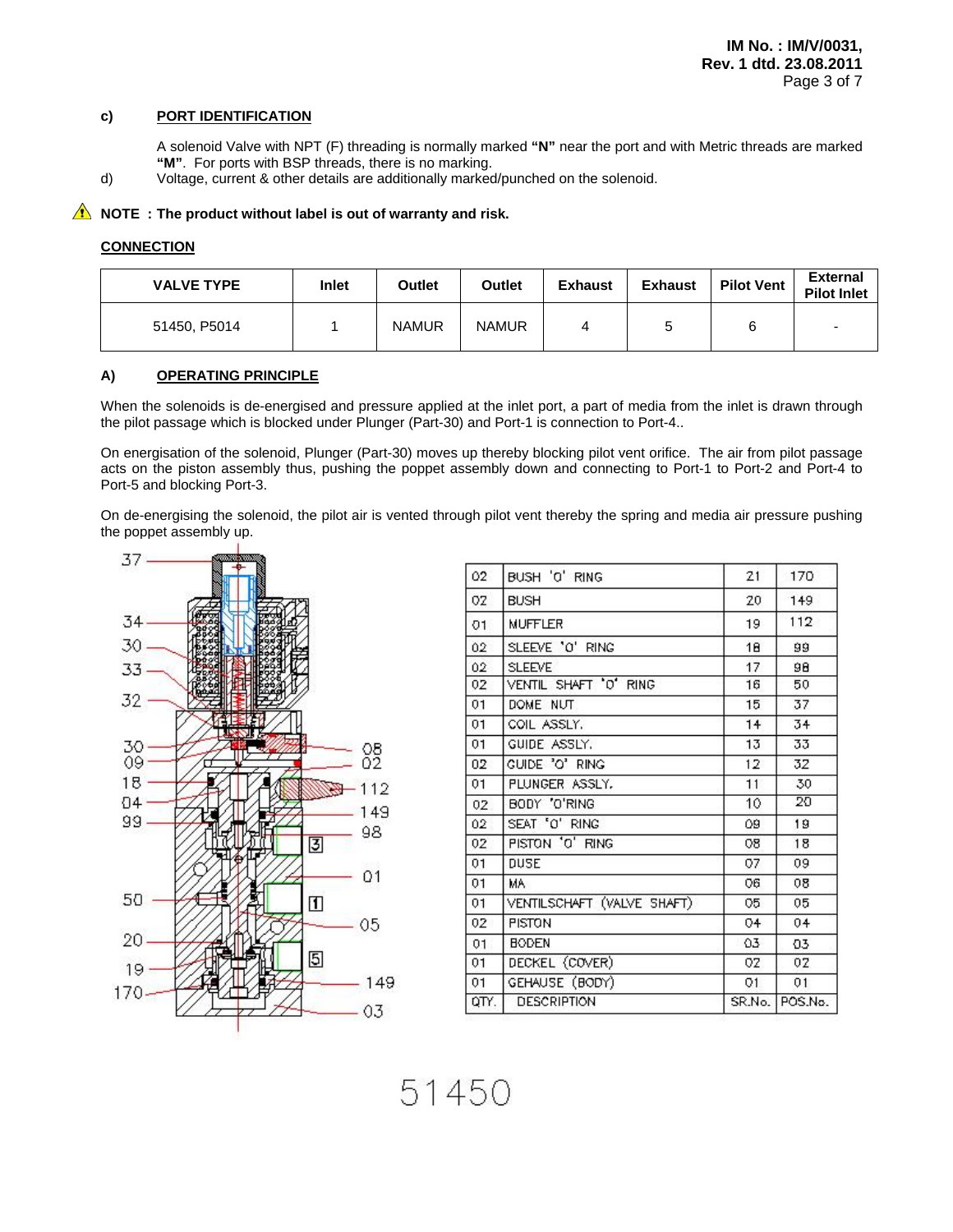# **(B) MOUNTING/INSTALLATION PROCEDURE** :

- 1. ENSURE THAT :
	- a) While storing, keep the valve in cool, dry, dust free area.
	- b) On receipt of the valve, in case if the same is to be removed from the sealed plastic bag for inspection/testing, put them back with dust plugs on its ports and sealing the plastic bag as soon as the inspection/testing is over.
	- c) The valve should be removed from its card board and/or plastic bag just before the installation.
	- d) Flush lines before installing the valve.
	- e) To avoid pressure drop and to achieve optimum parameters, Pipe / Tube / Fitting from the source of pressure to the valve and to the connected equipment should have ID which is  $\geq$  NW (Orifice) of the valve.
		- f) To avoid pressure drop, if more than one valve is being operated simultaneously from a common header, then minimum ID of the header can be calculated as under. ID Header =  $\sqrt{(NW^2 \times n)}$

 n = Number of Valves operating at a time and which are connected to a common header, NW = Orifice of the Valve.

- $\triangle$  g) Incorporate filter in the line to avoid hard particles entering into the valve.
	- h) Do not try to drill any additional holes or machine, modify any of the valve components.
		- i) Inlet pressure does not exceed rated pressure.
		- j) Hemp-Filaments, 'Jute' or even Teflon-Ribbons are normally not required, as the port connections of ROTEX Valve is accurately machined.
		- k) Do not cover first two thread pitches with Teflon tape or sealant. To avoid over lap of the Teflon ribbon or cuts generated while tightening, getting carried away into the valve.
- **l)** For Solenoid Valve to be installed in European Union, check the applicability for ATEX, PED **Directives. Refers separate Instruction Manual for ATEX approved Solenoid Valve.**
- 2. Provide Dust Cap on the exhaust port or ensure that the valve is mounted such a way that dust particles / rain water / process fluid do not enter into the valve through exhaust port of the valve. You can connect bend pipe of ID > NW of the valve so that the exhaust port is not directly (straight) open into the atmosphere.
- 3. The process fluid etc. do not fall on the valve body.

 4. Install valve in such a way that the rain water / other process fluid dripping along the cable does not fall on the SOV and has no possibility to run along the cable and enter into the Terminal area.

- 5. In case if the valve is installed in potentially Hazardous area, check for the temperature class of the Solenoid to avoid explosion due to heated Solenoid / other components.
- 6. Provide fuse of proper rating to avoid excess current passing through the Solenoid and thereby avoiding over heating.
- 7. It is not likely however, the user is advised to protect the valve against lightening as the same is not assessed.
- 8. Check internal components (wetted) parts for its compatibility with fluid passing through the valve.

## **1** 9 It is recommended to replace all the Rubber Parts including Plunger Assembly (Repair Kit – Code 99) in **case if the valve is to be installed and put in service after 2 years from the date of manufacture.**

- 10. Install valve matching Port A of the Actuator (active port) to the Port 2 of the Solenoid Valve.
- 11. **Procedure to convert 5/2 to 3/2.** 
	- a) Remove Valve.
	- b) Check disk position at Port-4 of the solenoid valve.
	- c) To convert valve from 5/2 to 3/2, remove disk at Port-4 and refix the same after turning 180º. (Refer Photo-XX).
- 12. 51450 can be operated with 6 Watt / 8 Watt Solenoid.
- 13. 51450LW can be operated with 2 Watt Solenoid.
- 14. 51450IS can be operated with Low Power Intrinsically Safe Solenoid.

## **ELECTRICAL**

- 1. Verify name plate affixed on the Solenoid.
- 2. Connect the power supply according to the voltage rating of the Solenoid
- 3. Ensure that the cover of Junction Box/Terminal Box is properly tightened wherever applicable.
- 4. Install valve in such a way that the rain water / other process fluid dripping along the cable does not fall on the SOV and has no possibility to run along the cable and enter into the Terminal area.
- 5. Fill in the space between cable and gland entry with a proper sealant. If necessary, you may mount the valve upside down or in any other direction.
- 6. Ensure that the Solenoid enclosure meets process and local authority requirement.
- 7. The Plug In, Terminal Box, FPJB, IS Solenoids are provided with test leads. Remove them before final installation.
- 8. Check for proper connections for the Solenoid which are polarity sensitive e.g. (a) Latched Solenoid (b) EEx ia Solenoid.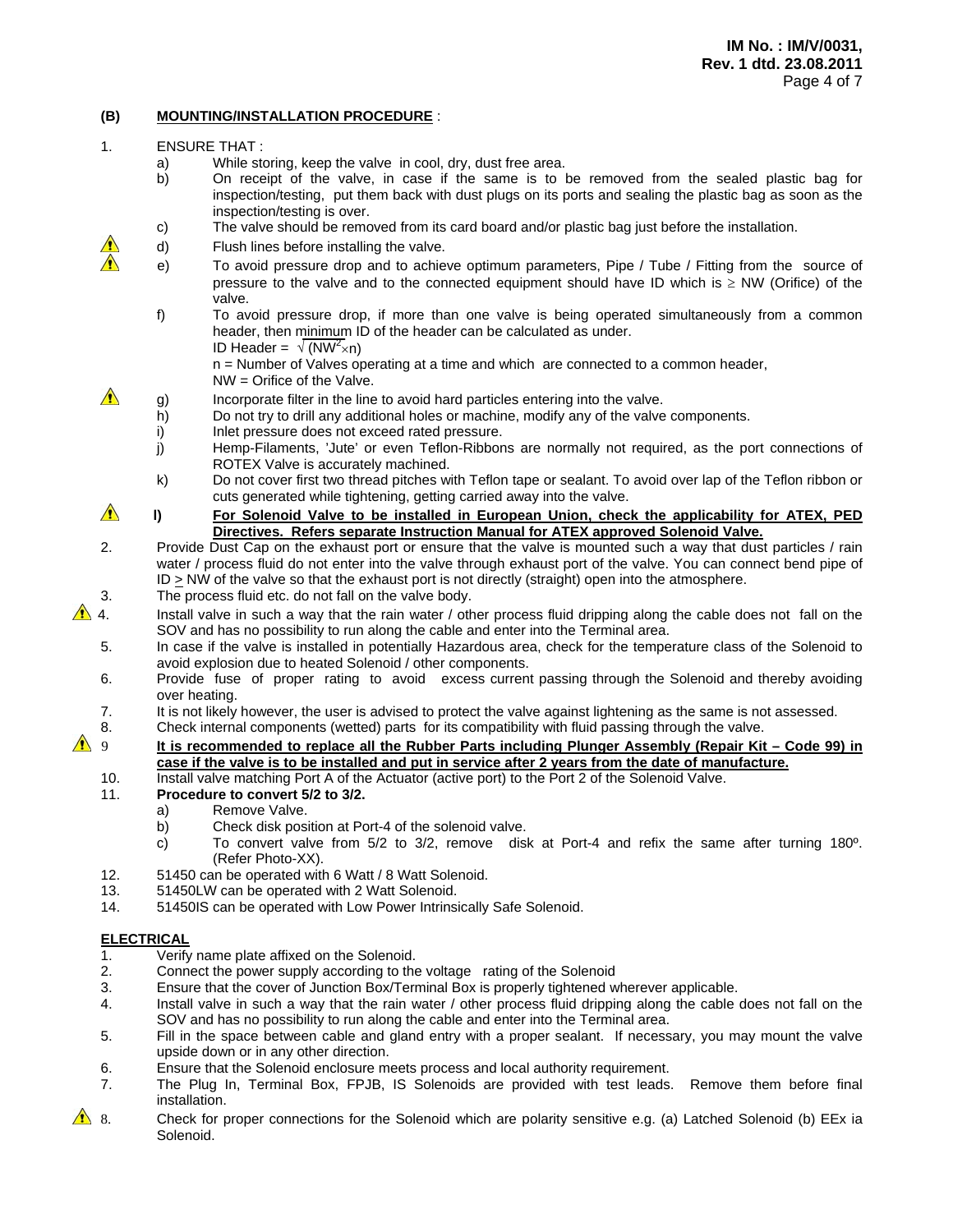## **A** 9. Refer separate manual for construction of the Solenoid and for specific instructions related to Solenoid **e.g. (a) EEx ia (b) Latched Solenoid (c) EExd Solenoid IP 67,IP 54**

10. Ensure that the solenoid construction is selected properly meeting the environment in which the valve is supposed to be installed e.g. use of Exd or Ex ia solenoid for valve to be installed in hazardous location or Weatherproof Solenoid having IP 67 for outdoor installation.

# **MANUAL OVERRIDE OPERATION**

## (A) **PUSH & TURN TYPE (M6)**

When the solenoid is deenergised (Photo-4) and inlet and outlet ports connected, applying rated pressure, the valve can be operated either pressing the Manual Override, when the same is released, the valve returns back to the normal position. The valve can also be locked in energized (Photo-3) position by pushing the Manual Override and rotating clockwise. To avoid Manual Override returning back to normal condition, ensure that the same is turned above 90°. The valve can be brought to normal condition by turning Manual Override anti clockwise.

Without connecting air supply to the valve operate Manual Override. Energise and De-eneerigse Solenoid to check for plunger movement (normally movement should not be there) which can be felt by click sound.

After operating Manual Override if plunger movement is found, reduce length by 0.3mm of the manual override from its tapper end. Continue this till click sound stops.

#### **TESTING OF THE VALVE AT THE TEST BENCH**

 $\triangle$  Check at least once in 3 years or following your routine maintenance schedule.

- a) Apply rated pressure at inlet port of the valve.
- b) Plug outlet ports.
- c) Check operation of the valve and leakage at the exhaust ports and pilot vent at the rated and minimum working pressure by applying 75% to 120% rated voltage.
- d) While keeping the solenoid de-energised, check operation and leakage from exhaust and pilot vent ports of the valve at the rated and minimum working pressure by operating Manual Override.
- e) While keeping the solenoid de-energised, check operation and leakage from exhaust and pilot vent ports of the valve at the rated and minimum working pressure by operating Manual Override.
- **f**) Without connecting air supply to the valve, operate Manual Override. Energise and De-eneerigse Solenoid to check for the plunger movement (normally movement should not be there) which can be checked by click sound. After operating Manual Override if plunger movement is found, reduce length of the manual override by 0.3mm from its tapper end. Continue this till click sound stops.
	- g) Check the insulation resistance of the Solenoid by applying 500V DC at terminals and the solenoid housing. It should be more than 100 Mega Ohms.

#### **RECOMMENDED SPARES**

- a) Seal Kit (O Ring) (Code  $-98$ ).
- b) Plunger assembly (Part No. 30).
- c) Spare Solenoid. (Code 34)
- d) Repair Kit (Code 99)

## **SPARE ORDERING CODE**

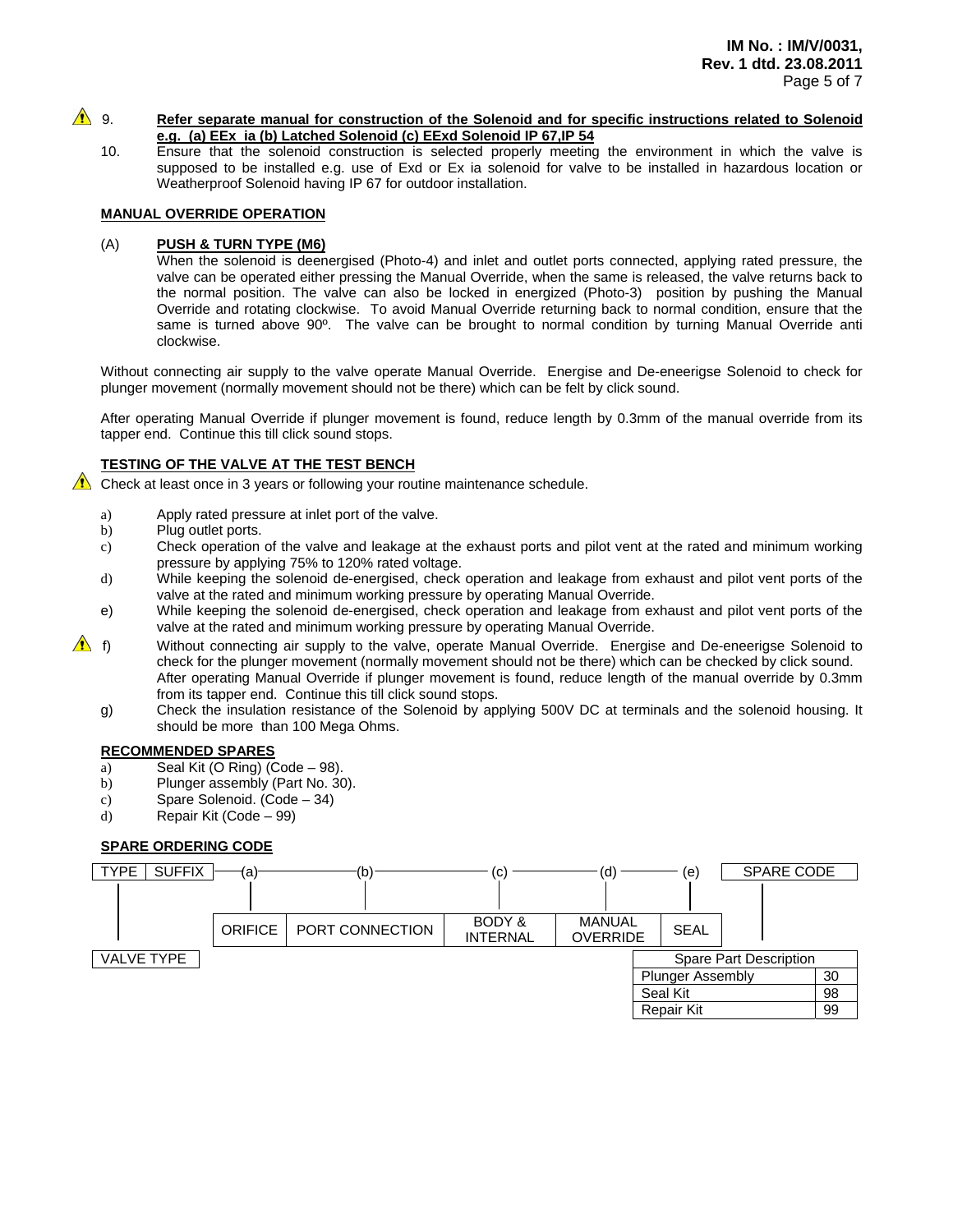#### **RECOMMENDED MAINTENANCE PREVENTIVE**

- Replacement of Complete Set of O Ring … … … Once in 5 years or 2 million operations.
	- Solenoid O Ring (Part 35), Guide O Ring (Part 32),
	- MA O Ring (Part 22), Body O Ring (Part 20),
	- Seat O Ring (Part 19), Piston O Ring (Part 18)
	- Replacement of Plunger Assembly … … … Once in 5 years or 2 million operations
- Replacement of the Solenoid … … … … As and when required.
- Check of Insulation Resistance, Resistance of the Solenoid… Once in a year (shouldbe > 100 MOhms @
- Check Resistance of the Solenoid… … … Replace Solenoid if the resistance reduces more (Not applicable for Solenoid with IS, RC options or than 5% computed at 20ºC as compared to its AC Solenoid with  $\geq 11$  Watt power). Initial value.

# **MAINTENANCE – GENERAL INSTRUCTION**

- The Solenoid Valve must be removed from the site and has to be maintained under safe conditions.
- All air and electrical connections must be switched off before removing valve from the line.
- It is recommended to replace complete set of O Ring even if one of the O Ring is damaged. This is to ensure trouble free operation of the valve and will avoid its premature failure.
	- Using Grease other than Silicon base Molykote M55 will lead to premature failure of O Rings of the **ROTEX** Solenoid valve.
- If necessary to clean the components, **do not use Kerosene, Diesel, Petrol to clean valve as this damages the O Rings and other rubber material. Instead use light Detergent Soap Solution.** 
	- Ensure that the components are free from dust, dirt, lint and metal burrs.
	- Twisting of O Ring should be avoided. Ensure that the twist is removed before fitting matching part.
	- While closing the matching part, the matching part should be pushed in a straight line. Turning motion should be avoided.
	- Pinching of O Ring at the groove corner at the time of closing gland should be avoided.
	- User is requested to use safe practice for maintenance.
	- It is important to place the dismantled Valve Parts on a clean paper or cloth in same sequence in which you have dismantled them.
	- Ensure to keep all the components of the valve separately to avoid their mixing up. The component appears tobe same may have small differences which will cause malfunction if interchanged.
	- In case of difficulty you should contact the Agent, Distributor or **ROTEX** directly.
	- Using **ROTEX** genuine spares will **Guarantee** you trouble free operation and will avoid premature failure.

#### (A) **TO REPLACE SOLENOID**

- 1) Open dome nut (Part 37) and pull out solenoid (Part 34)<br>2) Replace new solenoid ensuring the construction, voltage
- Replace new solenoid ensuring the construction, voltage and current meets the requirements.
- 3) Tighten the dome nut (Part 37) applying torque of 0.2 kgm to 0.35 kgm to avoid over tightening of the solenoid.
- 4) Measure and record resistance of the Solenoid.

## (B) **TO REPLACE GUIDE ASSEMBLY (CORE TUBE) (Part 33) / PLUNGER (Part 30)**

- 1) Open dome nut (Part 37) and pull out solenoid (Part 34).
- 2) Open Guide Assembly (Core Tube) (Part 33).
- 3) Remove Plunger Assembly (Part 30).
- 4) Replace the necessary defective parts ensuring that the plunger assembly spring and the retaining ring is as per Photo  $-5$  or as per Photo  $-6$  & 7.
- 5) The Plunger as per Photo 6 & 7 is interchangeable and can be fitted in the existing Guide Assembly (Core Tube).
- 6) Fix Guide Assembly (Core Tube) using correct tool.
- 7) Fix the solenoid and dome nut as per Point-4 of procedure A.
- 8) Eventhough it is not recommended, in case if required, the Guide Assembly (Core Tube) (Part 33) can be opened using pliers or other similar tool ensuring that the same does not damage anything or component and the pliers is tighten above weld joint (weld joint should be at the centre of plier jaw width).

#### (C) **REPLACEMENT OF MANUAL OVERRIDE (PART 8)**

- 1) Remove Grub Hex Socket Set Screw (Part 115) and pull out Manual Override (Part 8).<br>2) Replace new Manual Override applying light layer of Silicon Grease Molykot M55 an
- Replace new Manual Override applying light layer of Silicon Grease Molykot M55 and tighten the grub screw fully till the Manual Override stops traveling in and out.
- 3) Open the Grub Hex Socket Set Screw slightly (1/4 turn) and check the smooth movement of the grub screw.

500V DC.